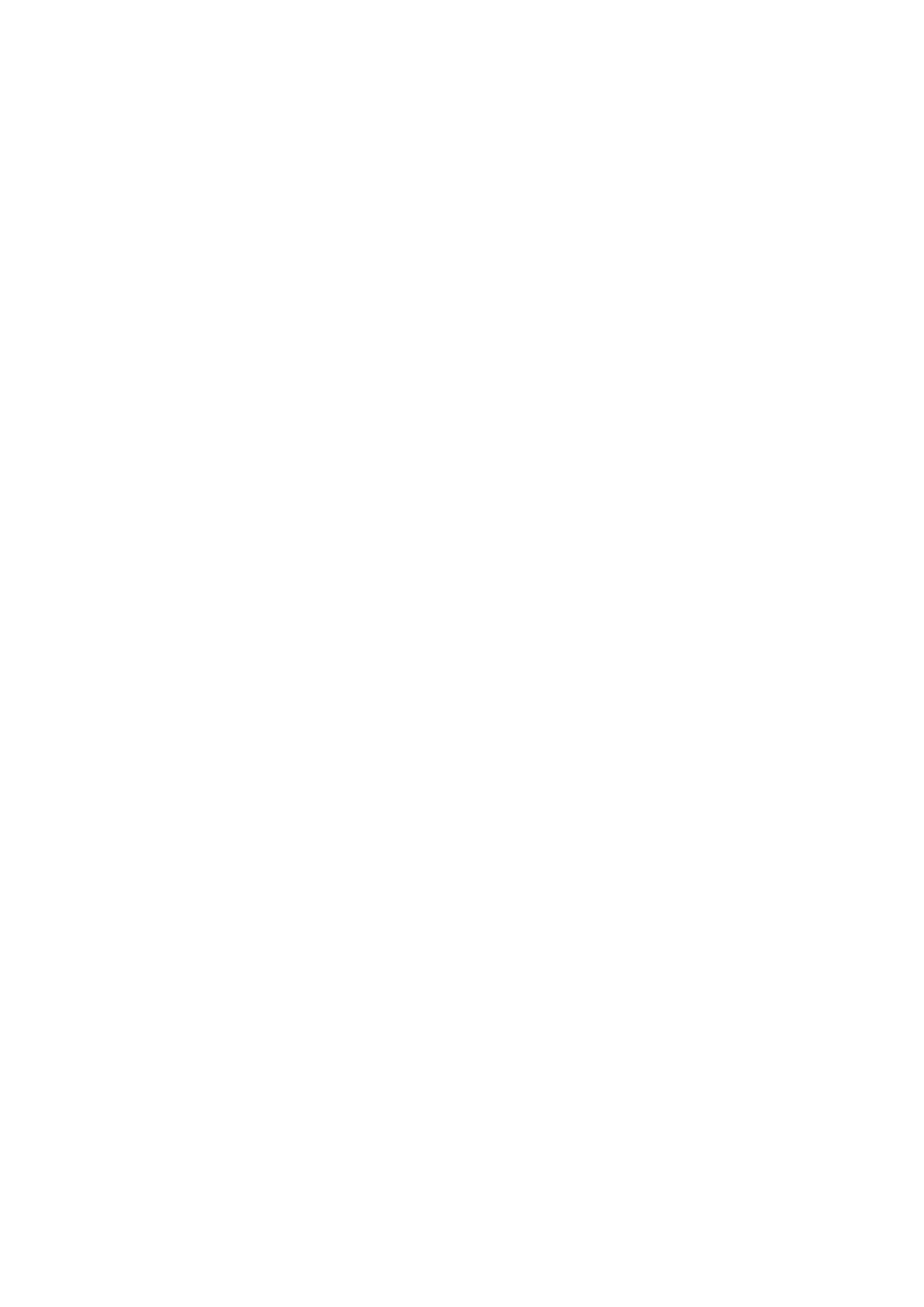## **Tributes to Martin McGuinness, Former deputy First Minister**

**Mr Speaker:** Members will have been saddened to learn of the passing of the former deputy First Minister Mr Martin McGuinness. Therefore, I considered it appropriate to invite Members to gather here today so that they might have an opportunity to pay tributes and offer condolences. This opportunity is not a sitting of the Assembly. After I have paid my own respects, I will invite Members to pay their respects.

The Chamber is often the scene of the cut and thrust of political debate, when the focus is solely on our differences. However, my predecessor, Mitchel McLaughlin, put it well when marking the passing of Lord Bannside. He said:

*"no matter about the heat of the political disagreements that we have in this House or elsewhere, ultimately, we are all made of the same flesh and bone."*

It is unfortunate that it is often only in illness or death that we take a step back to reflect a broader perspective on the contribution made by colleagues. As a Member, Minister and deputy First Minister, Martin McGuinness was an integral part of this institution since its inception in 1998.

Many Members have sat in the Chamber during that period but few have demonstrated the same level of commitment to the Assembly. Indeed, without Martin McGuinness, it is questionable whether there would be an Assembly. It was important, therefore, to find a way to ensure that Members could gather to pay their respects and express condolences to the wider McGuinness family.

On an occasion such as this, while we recognise that there is a desire to look back on a political career, we are mindful that a family is grieving for a husband, father, brother and grandfather and that his party colleagues are mourning the loss of their leader and friend.

In an Assembly which is about facilitating different points of view, we respect the fact that many will be able to focus only on specific points of Martin McGuinness's life in a way that is shaped by their own experiences. However, to have a full understanding of our history and politics, we realise that if we reflect solely on one single moment or event in time we are unlikely to learn the full story.

In tributes to him yesterday, the phrase that was often used was that Martin McGuinness had been on a journey. It is clear, though, that he was not a passenger but was determined to lead the way for others to come with him. When reflecting on a journey, we remember where we started. It is also important to recognise how far we have travelled and the destination that we have reached. That is equally true of the life of Martin McGuinness.

A few years ago, as deputy First Minister, Martin McGuinness participated in the unveiling of the portraits of Seamus Heaney and C S Lewis which hang in this building. The Heaney portrait includes the line from 'The Cure at Troy':

*"Believe that a further shore Is reachable from here."*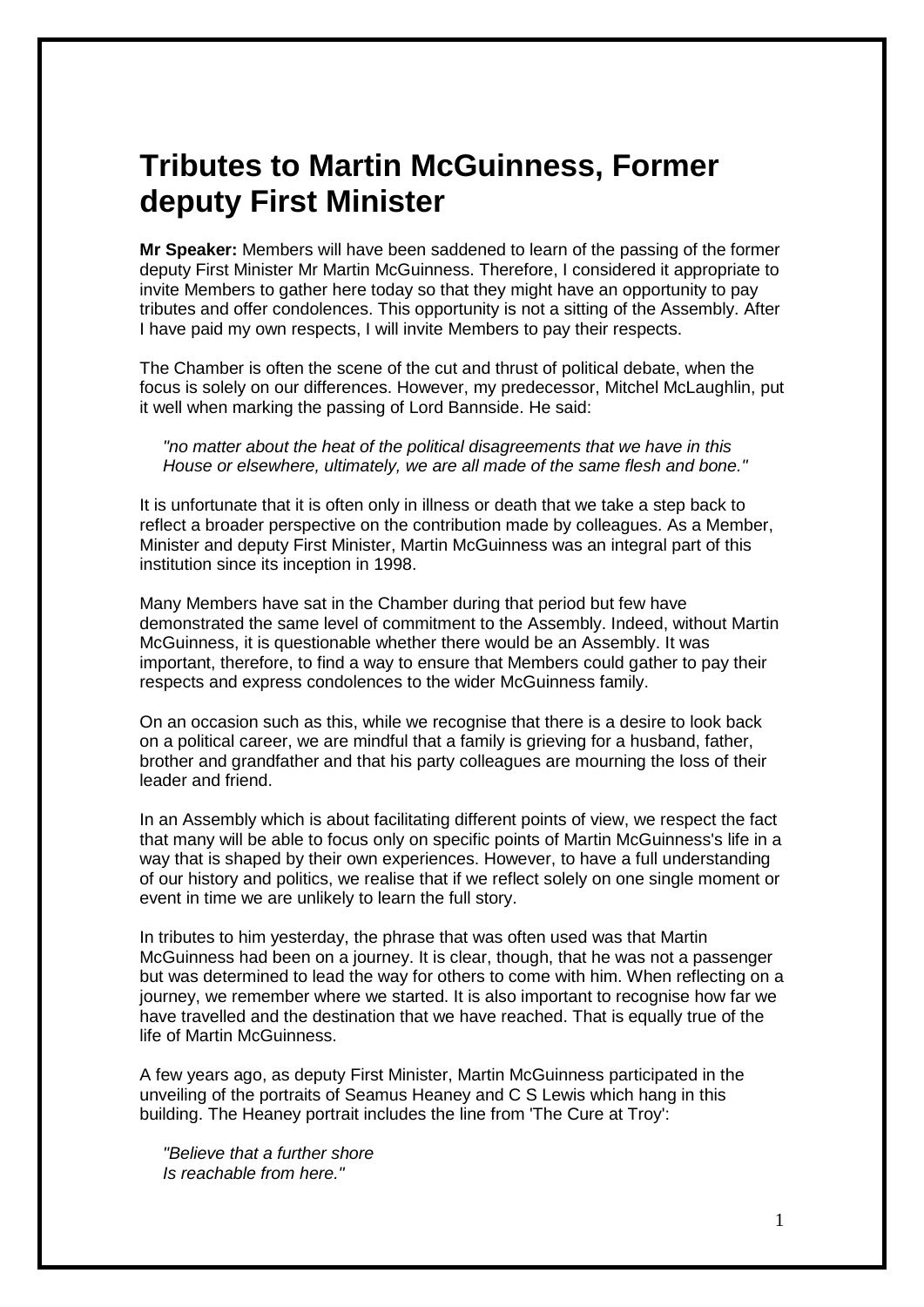In his role in this Assembly, Martin McGuinness was motivated by reaching that further shore for the good of this society. We thank him for his significant and longstanding public service in this Assembly and to our politics more widely. We thank his wife Bernie, his children and his wider family circle for supporting him in that service. On behalf of this Assembly, I express our deepest sympathies and condolences to the family circle.

I will now invite the party leaders to speak for about five minutes to pay tribute to our colleague. I will then call Members as they rise in their places. I will not impose strict time constraints, but I encourage Members to be brief — probably no more than three minutes — to give time for as many as possible in the time that I have allocated for the tributes. When tributes are concluded, Members are welcome to join me in the Great Hall for the signing of the book of condolence. The book of condolence will be available for Members and staff to sign up until 2.30 pm, after which it will be open to the public.

The House will now pay its own respects.

**Mrs O'Neill:** I am only too proud to stand here today to say a few words about our friend Martin McGuinness. My comments are on behalf of all our Sinn Féin team here in the Assembly Chamber today and, indeed, on behalf of all our party right across the island of Ireland.

Martin McGuinness was a political visionary. He played a key and enormous part in delivering fundamental change in this society and in transforming the relationships on this island and between these islands. He was a gifted political strategist and orator, a thinker and an occasional angler when he got the chance. In an earlier life, he was a talented footballer, or at least that is what he told us.

For the Sinn Féin MLAs in this Chamber and for the Irish republican family across this island and beyond, he was our leader. He was our inspiration, our role model and, above all else, our dear and valued friend. So it is with a broken heart, but a heart that is bursting with pride, that I have the honour and privilege to pay tribute to him today.

I send all our love to Bernie, Gráinne, Fionnuala, Fiachra and Emmett and the wider McGuinness clan. He was our leader, but he was your daddy, your husband, your grandad and your brother. We are very conscious of your pain, and we will never forget the sacrifices that you made through many long and difficult years of struggle, during which Martin, as always, led from the front. I hope that you can take some comfort from the knowledge that Martin gave so much of his life, his time and his energy to make the lives of others better and to build a better future for all our people.

Martin grew up in the poverty of the Bogside. He witnessed discrimination, inequality and oppression. He did not look away or run away from the challenges. With others in his generation, he decided to confront these injustices. The struggle for equality, respect and self-determination for the people of this island became his life's work. His leadership and the example he set will continue to inspire those of us who are determined to build a better future for all generations to come.

As in so many things, Martin set the standard. He challenged us all constantly to do more by always doing more himself, by always going further and challenging himself and all of us to reach out to our political opponents. He believed that society should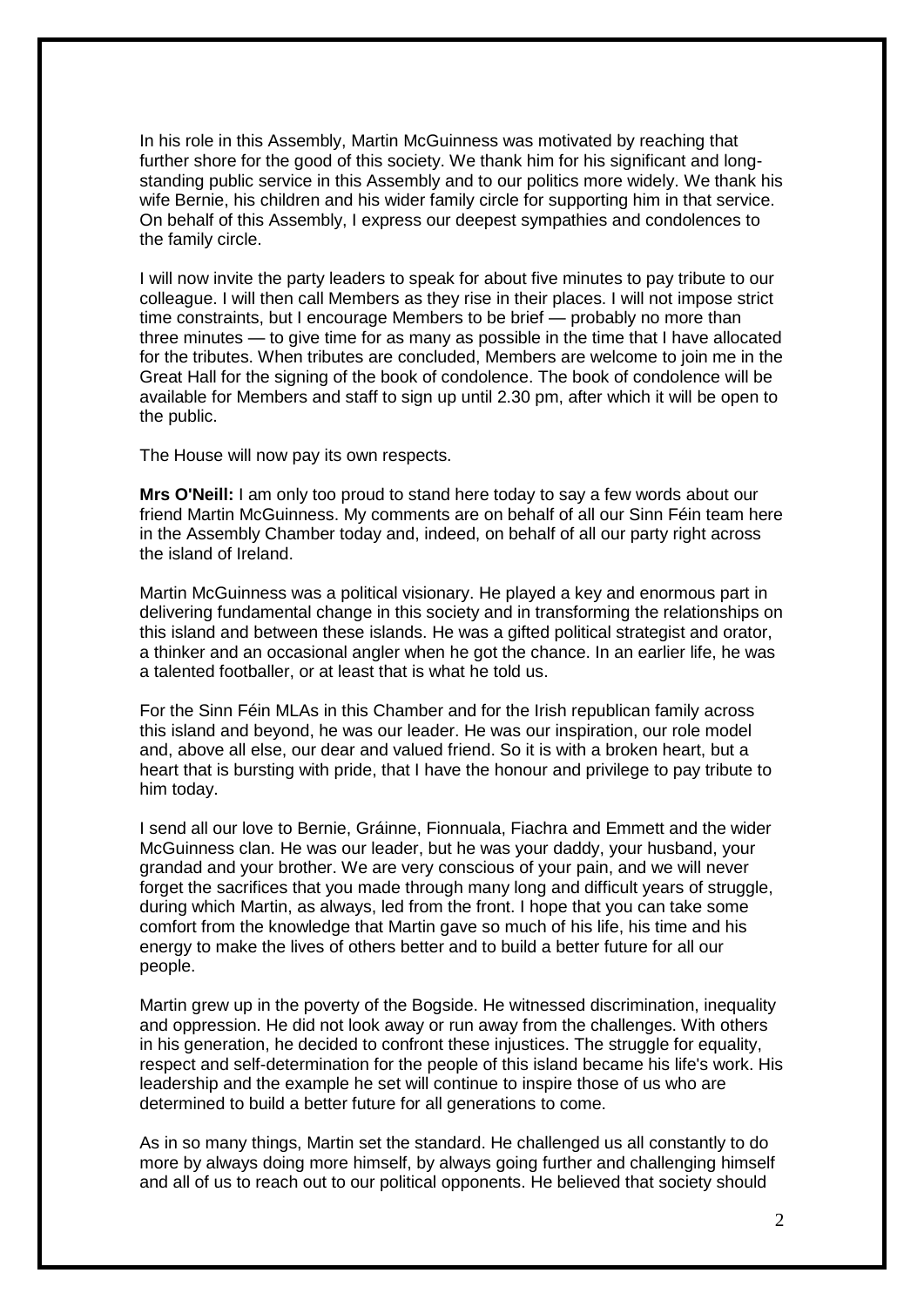be judged by how it treats the most vulnerable citizens, and he stood up for those who needed his help and support time and time again. He forced people out of comfort zones. He took bold initiatives to drive the peace and political processes forward. In his last public appeal, he urged people to choose hope over fear — to put equality and respect for all our people at the heart of the power-sharing institutions. That should be the clarion call for all in this Chamber in the weeks, months and years ahead.

The legacy that Martin wished was for a better future based on equality and measured by the joy and laughter of all our children. So, on behalf of Sinn Féin, I rededicate our party to completing his life's work and to living through his legacy.

**Mrs Foster:** I am making these remarks on behalf of the Democratic Unionist Party. It is fitting that, as elected representatives, we gather here in the Assembly Chamber to acknowledge the passing of Martin McGuinness. As I said yesterday, Martin was, first and foremost, a much-loved husband, father and grandfather. He was immensely proud of his children and grandchildren and often said that, although he had travelled the world and met presidents, prime ministers and even royalty, his heart was very much with his family and in his home city. Today, it is important to remember that, at the heart of this — in the midst of the headlines, opinions and commentary — there is a family that is very much suffering the pain and grief of loss. My thoughts and prayers, as they have been since his death was announced, are with Martin's wife and family circle.

Just like Northern Ireland's history and our troubled past, Martin McGuinness's legacy is complex and challenging. I know that this is a hugely difficult time for many across Northern Ireland; difficult for many different reasons. Many victims are feeling very hurt because painful memories and scars left by their own loss will have been opened up again. I would never seek to minimise the very real pain that they are going through — indeed, I understand that pain and empathise with all those innocent victims throughout Northern Ireland — but I also recognise that many republicans and nationalists who looked to Martin as a leader, friend or mentor will be feeling a very real sense of loss that he has died in this way at the relatively young age of 66. History will judge, and, as in all things, history will have the final say.

There has been much talk of my personal working relationship with Martin. He never sought to airbrush the past and neither did I. Of course, it is precisely because of his past — his involvement with the IRA in the 1970s and 1980s and influence within those circles — that he was able to play the role he played in bringing the republican movement towards using peaceful and democratic means. Because of all that, I doubt that we will ever see his like again. Our differing backgrounds and different life experiences inevitably meant that there was much to separate us, and it would, of course, be wrong not to acknowledge that, but we both shared a deep desire to see the devolved institutions up and running, and we worked hard to achieve positive results for everyone. We both served continuously as Government Ministers since 2007 and, during all that time, I think that he wanted to do good and to work for all the people of Northern Ireland. That was certainly the sense I got from him, and I hope that it was the sense he got from me as well.

During those 10 years, we have been through some very good times and some very dark times. We travelled the world to promote Northern Ireland on the international stage. We brought back jobs and boosted our tourism industry; from the Irish Open to 'Game of Thrones', we had some fabulous wins. But I also think of the various murders that occurred during those 10 years. In 2009, Sappers Mark Quinsey and Patrick Azimkar were gunned down in Antrim. That was followed soon by the murder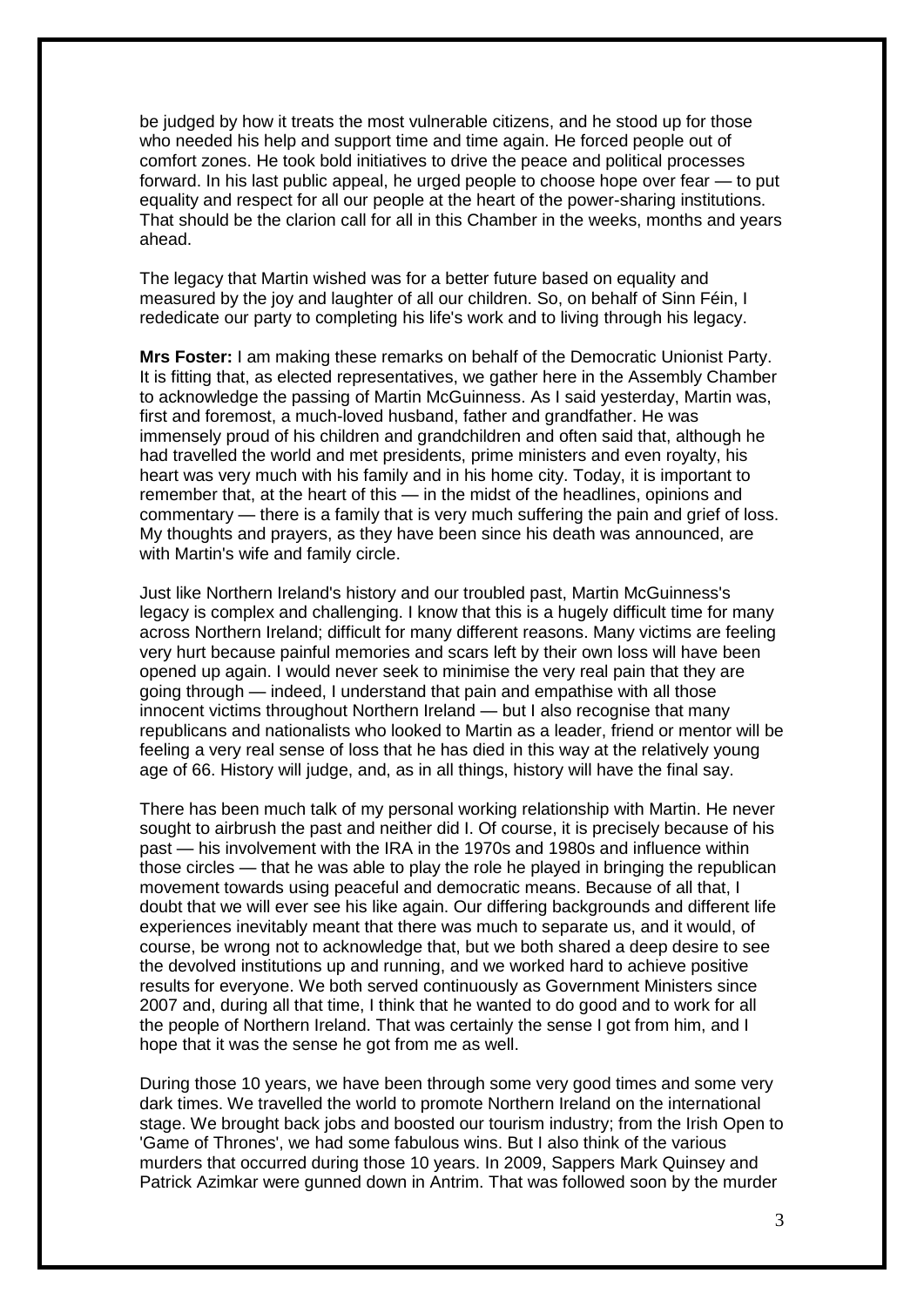of police officer Stephen Carroll, and, in 2011, Ronan Kerr was brutally murdered in Omagh. Those murders were a direct challenge to the Executive, and Peter Robinson, as First Minister, and Martin McGuinness, as deputy First Minister, faced those challenges. Of course, in more recent times, we had the murder of Kevin McGuigan and the huge challenge that brought to the Executive in 2015. There were other tragedies as well, and, this time last year, I joined Martin in his home city to visit the McGrotty family after that horrific incident at Buncrana pier.

Why do I recall all this? In the recent past, much has been made of the collapse of these institutions, but it is important to remember what has been achieved through all the difficulties. Some make the throwaway comment that nothing has changed in Northern Ireland, but that is so wrong. Things have fundamentally changed since I was growing up in the 1970s and 1980s; they have changed immeasurably for the better. Martin McGuinness played a role, which I will always condemn, in the 1970s and 1980s, but I also have to acknowledge the role that he played over the last decade and more in government in Northern Ireland.

One of the events that I attended with Martin last year was the opening of the Heaney centre in Bellaghy, a beautiful tribute to his favourite poet. I will finish with a quote from Heaney, part of which has already been referred to by the Speaker:

*"So hope for a great sea-change On the far side of revenge. Believe that further shore Is reachable from here."*

**Mr Eastwood:** Thank you, Mr Speaker, for offering us the opportunity to pay our respects to Martin McGuinness. First, I offer our support and prayers to Bernie and the whole McGuinness family. The people of Ireland are thinking of them at this very difficult time. We always have to remember that, in the full media glare, there is a family at the centre who are grieving.

I am very happy as a fellow leader, a constituency colleague and, most importantly, a fellow Derry man to stand here and offer a few words on behalf of the SDLP. Martin was somebody who was very proud of his roots and his city, and I am also very proud of that city. He understood that Derry was the crucible of the peace process and created many leaders, from John Hume to Mark Durkan to Martin McGuinness himself and many other standout people, who helped to move this society from a very dark place to the much better place we are in today.

We all have to be thankful for the journey that Martin McGuinness embarked on. We could talk all day about that journey, and much has been made of it. It was a journey that started in violence but ended up grounded very much in the principles of peace and partnership. I was always taught to take people as you find them. In my experience of Martin McGuinness, peace was not a tactic; it had become a fundamental principle of everything that he did. That has to be remembered when we remember Martin McGuinness in the round. He also did not just take his own journey; he brought other people with him. That has been in large part the foundation of the progress that we have been able to make.

Of course, we have to remember victims on days like this, but the best way to remember them is for all of us to commit to solving the problems and doing the things that victims want us to do. We have that opportunity in the next few days. We have a duty, in the next few days, to meet once and for all the needs of those victims.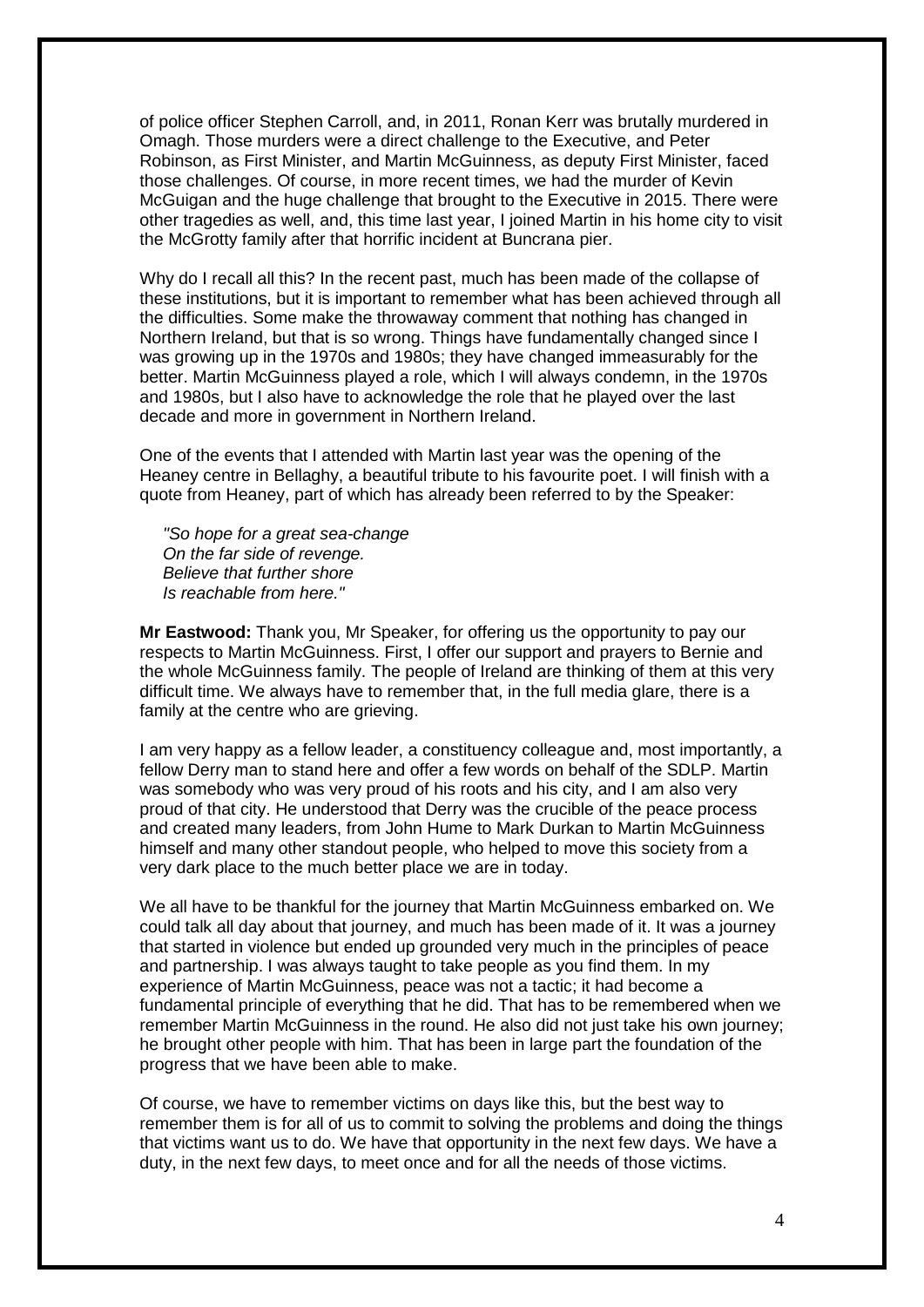One of the things that marked the last decades of Martin McGuinness and particularly his time in the office of deputy First Minister was his generosity of spirit, his ability to reach beyond his own constituency and his ability to reach beyond and speak to his own base. All of us should think about that generosity of spirit in the coming days. We should embrace the opportunity to build a different future where unionism does not try to dominate nationalism or nationalism to dominate unionism and where together we can build a society that all of us can be proud of. That is the job that we have now. Beyond this meeting today, we have the opportunity to do what I think Martin McGuinness would have wanted us to do, which is to go down to Stormont Castle and finish the job. As Seamus Heaney said:

*" ... that further shore Is reachable from here."*

But it is up to us to make it happen.

**Mr Nesbitt:** I am afraid that this will not work for me unless I am honest, and the danger with trying to be honest on an occasion like this is that I cause offence, which is the last thing that I want to do today.

I want to acknowledge that these are difficult and painful times for many people: for the McGuinness family, for the people of the Bogside, for Sinn Féin and for Irish republicanism. I acknowledge the pain of the Members opposite, who mourn the grievous loss of an icon.

It would, however, be dishonest to ignore the pain and difficulty of the IRA's many victims. I was listening to Kathleen Gillespie on the radio earlier. She is the widow of Patsy Gillespie, the man who was strapped to the seat of his van and turned into a human bomb. He died in the explosion, along with five soldiers. Kathleen is just one of many victims who regret that Martin McGuinness chose to take to the grave any information that might have helped people who simply want to know the truth about what happened to their loved ones. I also regret that he chose not to share what he knew.

Martin McGuinness knew my view: nobody needed to die for us to get where we are today. I know that he disagreed — very actively and, at times, violently. He also knew that I did not agree that circumstances left him no choice but to join the IRA. If you pick up a gun, detonate a bomb or order an attack, you are making a choice. History will reflect the enduring harm done during the Troubles, but history will also reflect that Martin McGuinness was more than an IRA commander. He was one of the most significant figures in this place over the last 10 years, and I am confident that history will be positive — very positive — about his motivation as a politician during the last decade.

It would be dishonest and, frankly, cowardly of me, if I did not reflect on my personal dealings with Martin McGuinness. I think that we met three times one-to-one — and I mean just the two of us. He was clearly a man of his word, a straight-dealing individual and a man of political integrity. The best conversation that we ever had was when, one day, quite by chance, we went for a walk around the grounds of this great estate, and, if anybody needed to be convinced that Martin McGuinness was genuine about wanting devolution to work, that was the conversation to tune into.

If unionism has anything to learn from Martin McGuinness, it is the importance of outreach. He reached far beyond his comfort zone on so many occasions, and, occasionally, he complained — with some reason — that unionism did not always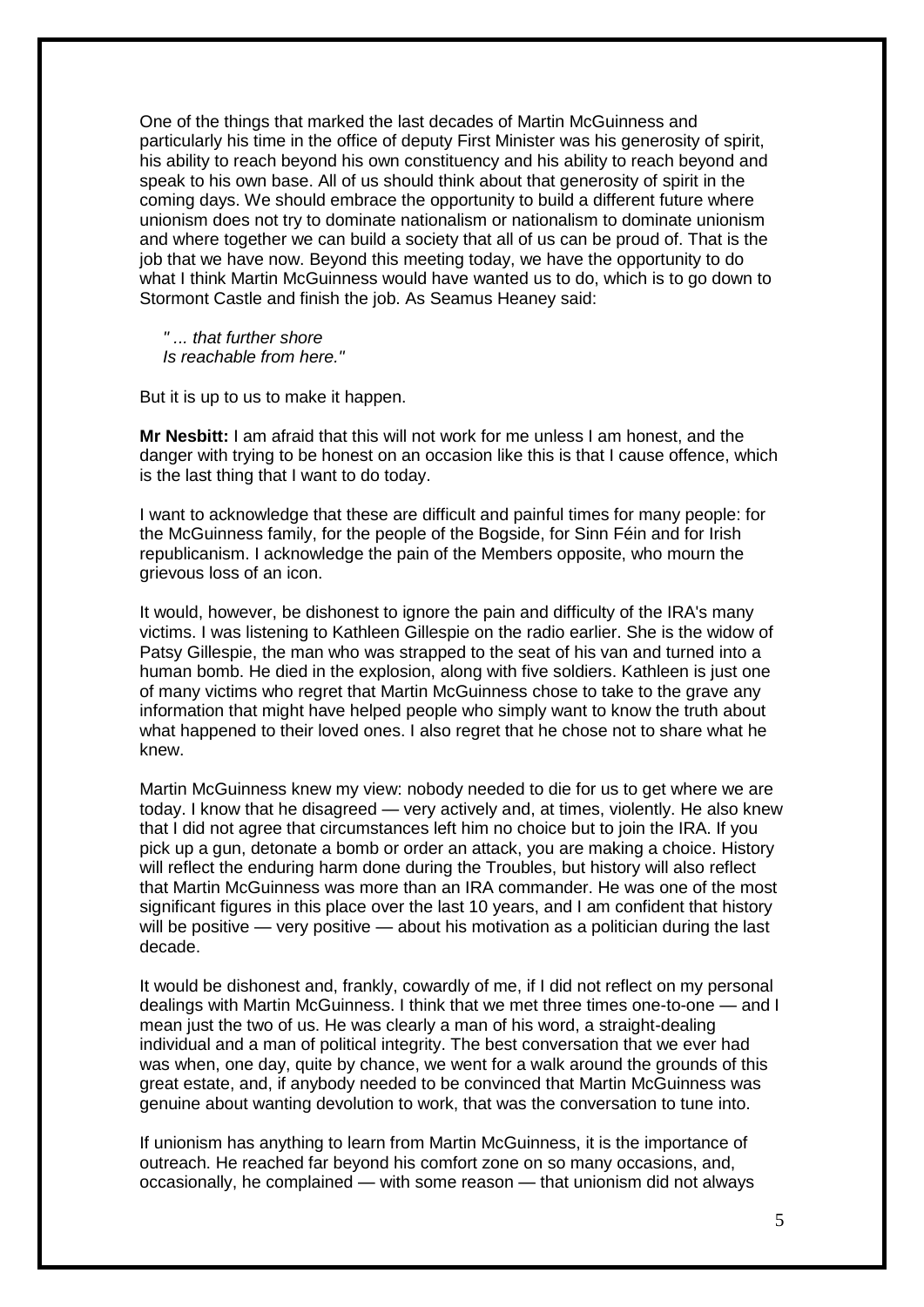reciprocate. Last year, I debated with Martin McGuinness in Bundoran, at an event organised by Drew University, New Jersey. The audience was Irish republican and Irish American, so, as I said at the time, it was an away match for me. Sometimes, however, away goals count double, and Martin McGuinness was not afraid of a political away match. Unionism must learn: we must be better at taking our case to the widest possible audience, and we must do so with confidence and with pride.

I have been listening to the public debate since Martin's death, and, naturally, opinion is split. Nobody should forget or try to airbrush out those early years — he certainly never did — nor should we disrespect those who cannot forgive. We in the Chamber, however, are elected to be leaders, and we need to show some empathy. Republicans and nationalists; unionists and loyalists — we are not going away. We will have to find a way to at least rub along together or, perhaps, go a bit further and deliver on the commitments of the Belfast Agreement to reconciliation, tolerance, trust building and showing each other mutual respect. The starting place is here, in the Chamber. Let us remember that the purpose of political debate is not victory but communal progress.

Martin McGuinness's commitment to the devolved institutions is being hailed as unique within Sinn Féin. For the sake of the future of devolution, let us hope that is that not the case.

**Mrs Long:** First, I send my condolences to Bernie, to the children and grandchildren, and to the wider McGuinness family circle. They are very much in our thoughts and prayers at this time, and not just in these very difficult days but in the difficult weeks, months and years that lie ahead.

One of my memories of Martin outside this place was when I met him in his home city. I was there having dinner with my family, and we happened to be in the same restaurant.

I introduced him to my young nephew. I said, "This is a very important man", and he looked round and said, "Has somebody come in?". My nephew was quite amused, but he got to meet him and talk with him. It is clear that he was at his happiest and most relaxed when he was at home with his family. It is their loss that will be the greatest of all. I also offer my condolences to Michelle and her colleagues in the Chamber and further afield on their loss. I know they will very much miss him as a guide, a mentor and a friend.

I also acknowledge that there are those who suffered as a result of the IRA campaign and more widely in the Troubles who today will find this a very difficult time. I do not want to minimise their feelings or experience, nor do I want to appear to absolve the wrong that was done during that period. I simply acknowledge the difficulty they will have at this time and hope that, in our efforts to find a better way forward, we can bring some comfort to them too.

Martin's life as a public figure is well-documented — both his early life and involvement in the IRA campaign and his pivotal role in bringing that violent campaign to an end and moving us to the place we are today. I do not believe we would enjoy the relative peace we do today if it were not for people like Martin McGuinness and others who showed the vision, leadership and courage to move from very entrenched positions in the darkest of times to offer hope of a better future. For that, I am grateful. Despite all our political differences, I pay tribute to his service in the Assembly as an MLA, a Minister and deputy First Minister over 10 years. In that role, he continued to show leadership and not only challenge his opponents in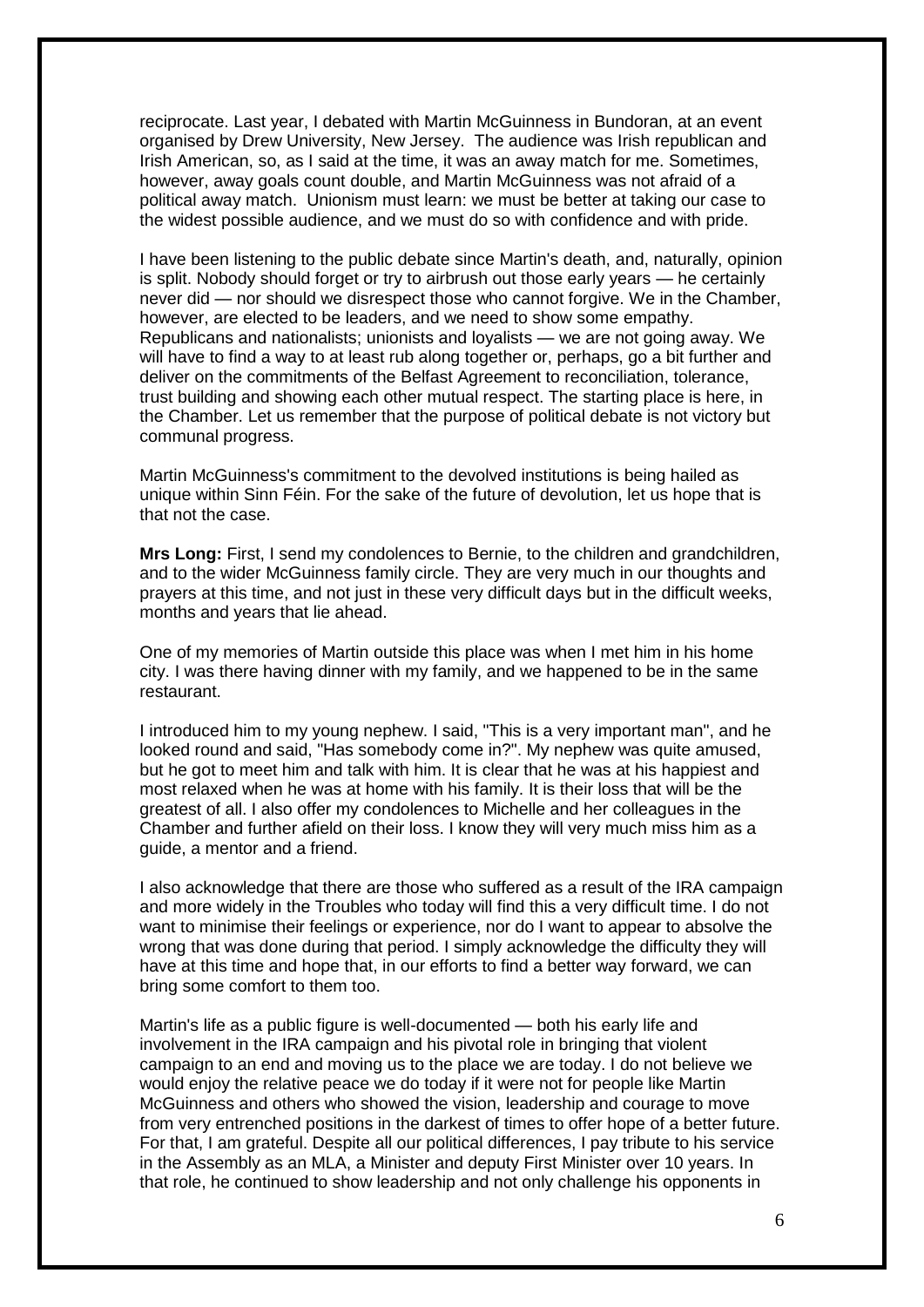the Chamber but often stretch his own constituency so that we could continue to move forward together. If we are to do so, we need to find ways to be reconciled to not just each other but our painful and troubled past. We need to pay our debt of gratitude to all those who have brought us this far. I believe we best repay that debt by fulfilling our primary duty and responsibility as elected representatives to deliver a better legacy to the next generation than the one we inherited and to offer them a more complete process of peacemaking and reconciliation than the rather fragile and incomplete one we have at the moment.

**Mr Agnew:** On behalf of the Green Party in Northern Ireland, I express our condolences to the family, friends and colleagues of Martin McGuinness. My experience of Martin was really through the Chamber and these corridors. My first time meeting him was when I was a researcher and we were in the stationery cupboard. I found it very bizarre, as a boy from Ballybeen, to be speaking to Martin McGuinness about the weather and having a normal, everyday conversation. That is how the relationship continued. He always had time for a chat; he always took the time and was always friendly in his engagements. In a professional role, I always found him respectful and someone I could work with. Again, he always treated me with respect as a political colleague and never in any way acted superior. That was the Martin McGuinness I knew. There will be many here who knew him better.

It is unfortunate but, I suppose, inevitable that we try to reflect on everything, good and bad, about a politician's political career when they die. I believe the time to do that is when their political career ends. Yesterday, a man died. I believe that every death should be mourned.

**Mr Allister:** Every death brings grief and sorrow to the family and friends of the deceased and rightly evokes sympathy for the family. It is no different in the case of Mr McGuinness.

What is different is that he bears responsibility for many violent and needless deaths in our community. As an IRA terrorist and commander, his hands drip with the blood of the innocent. He goes to his grave having shown no remorse and no regret and having made no apology for the terror that he brought to our streets; rather, he continued to justify the bloodthirsty wickedness that was the IRA campaign.

Martin McGuinness died on 21 March at the age of 66. On 21 March 1988, a young police officer from my constituency, Constable Clive Graham, died. He was murdered in the Creggan estate by the IRA, shot at a checkpoint. He never got the chance to live to 66, never got the chance to marry his girlfriend of the time and never got the chance to see children and grandchildren. Why? Because a man of blood decided that he would die. That, sadly, can be recited and recounted many times, because Mr McGuinness thought it appropriate not just to sanction and commit murder but to take those dark secrets with him, denying truth and justice to many of his IRA victims. His republican code of silence trumped his every posturing as a peacemaker, meaning that for many, myself included, his abiding legacy is that of a victim maker, as evidenced so chillingly by our graveyards.

Today, my thoughts primarily are with the many victims of Martin McGuinness's murderous IRA, and, thus, I come to note the death of Martin McGuinness but not to praise him.

**Mr Carroll:** I offer my sincere and heartfelt condolences to the family of Martin McGuinness, who have lost a husband, a father, a brother and a grandfather. I also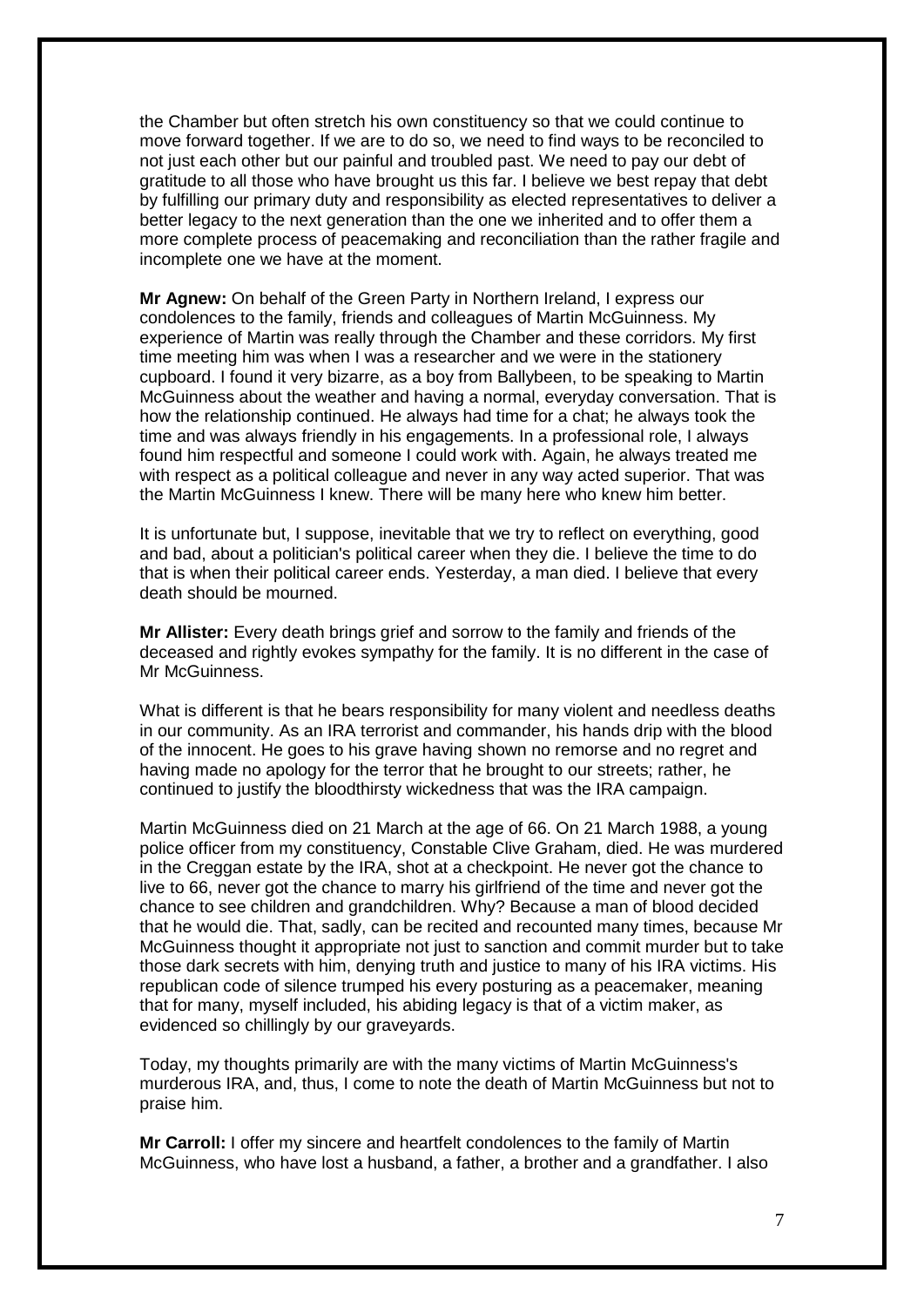offer my condolences on behalf of People Before Profit to the members and supporters of Sinn Féin, who are dealing with the loss with one of their leaders.

There will be a time to offer a more rounded and detailed assessment of the legacy of Martin McGuinness, but, for me, today is not that day. One reason I say that is the hurt that has already been caused by attempts in the media, since Martin McGuinness's passing, to rewrite history and create a simplistic narrative of the bad man who went good and the ex-combatant who saw the error of his ways and became a peacemaker. That kind of narrative may make a good Hollywood film, but the reality is much more complex.

Martin McGuinness was, of course, a product of his environment. No doubt, he was a product of the Bogside and the community that he grew up in, but he was also a product of a discriminatory state, of the decades-long denial of civil rights to Catholics and the disastrous reaction of the then Establishment in this House and the Establishment in London to the peaceful demands for change in this country. No one, therefore, can seriously criticise Martin McGuinness and the choices he made without an understanding of the way that powerful forces created the environment in which he and thousands of other people grew up.

Martin would eventually become a major player in politics here who came to have a role in shaping this country. He took many decisions that I may not agree with and even strongly disagree with, both in his early days before I was born and in the later journey that led him to this House. It may not be custom in this House to quote Karl Marx, but Marx once wrote something that I think is pertinent today in the discussion about Martin McGuinness. He said:

## *"Men make history when not in circumstances of their own choosing".*

Martin McGuinness did not choose the circumstances in which he made history and, whatever disagreements I had with him, I appreciate his efforts to ensure that those who set out to make history in the future may do so in circumstances very different from those that he and others were forced to endure.

**Ms Sugden:** I want to offer my sincere condolences to Martin's family and friends, and I also want to offer my condolences to Michelle and Sinn Féin and their followers. I do believe that it is entirely appropriate that we, as colleagues, pay our respects to the passing of Martin McGuinness and show grace and compassion to the people today who are hurting and mourning his loss.

I vaguely remember the Troubles, and it was so much the worst of times. Perhaps today is not best of times, but we are at peace, and that is the most important thing. From then until now, Martin McGuinness was part of that journey to peace, and that is something that we need to acknowledge.

Fortunately, I am not in a position where I need to forgive. There are many out there who are, and we have seen and heard the comments in the past couple of days. I fully understand and fully respect the comments of people; following Martin's passing, they are what we all would have expected. I was particularly touched by the comments yesterday of Ian Paisley Junior, who said that it is not necessarily about how you begin your life but how you end your life. I certainly think that Martin McGuinness's contribution to the peace of this country and to how we can move forward to a better place is important.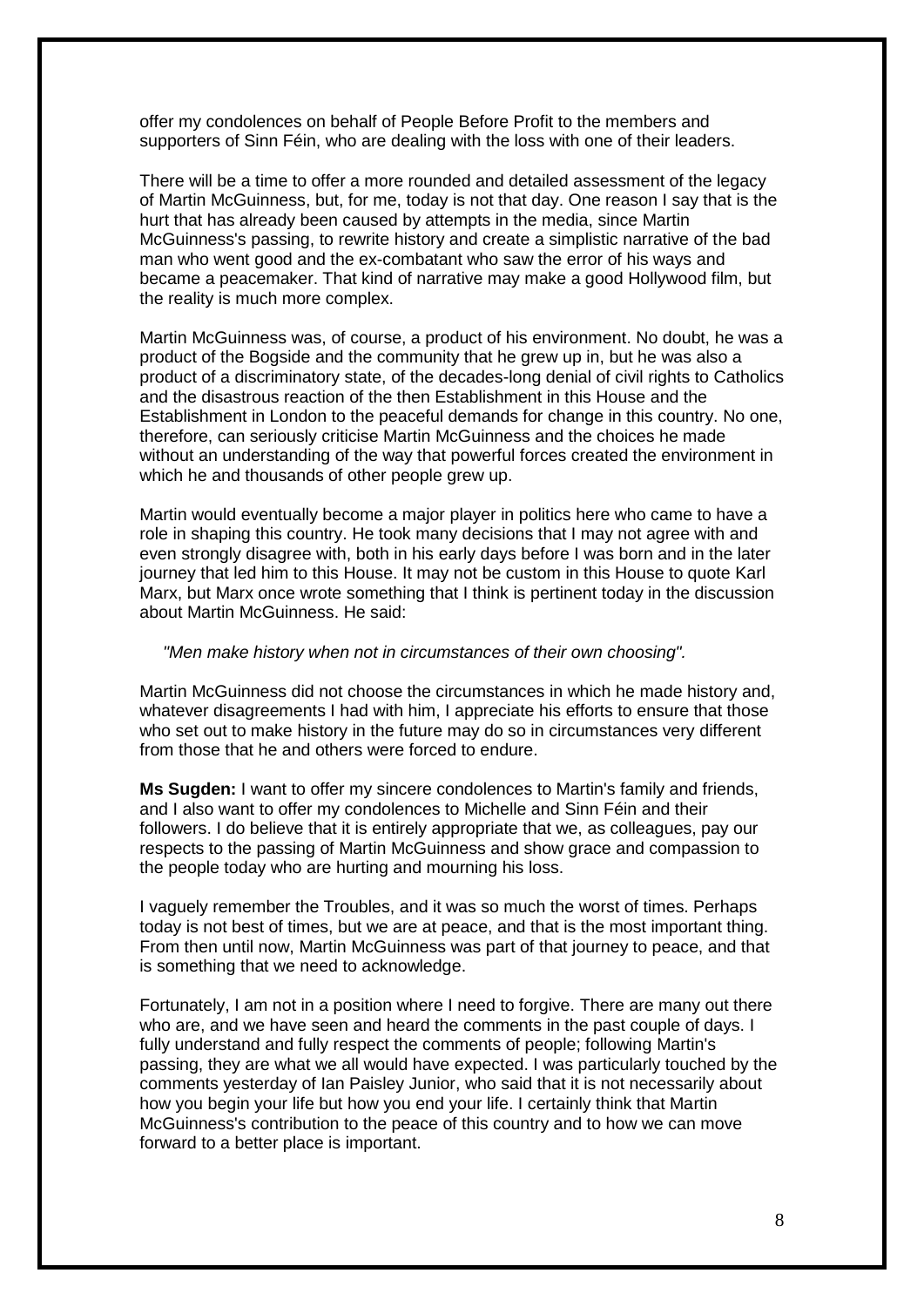I was a child of the Good Friday Agreement. I am a unionist and was brought up thinking a very certain way about Martin McGuinness, but when I became a member of the Executive last year, my opinion significantly changed because he was very kind, generous and supportive of me in that role. I think that that is important. As political leaders, that is the way that we need to take forward. I was also touched that, when my predecessor passed away two years ago, Martin attended that funeral. I think that, again, he showed an incredible amount of leadership. The opportunity to hear the comments around the Chamber today demonstrates that leadership that we need to keep thinking about if we are going to move Northern Ireland forward.

If there is a legacy that we need to ensure, it is that these institutions need to work. For the greater good, not for my generation but for the generation after, we need to keep moving forward. I think that that is the positive message that we can take out of this sad time today.

**Mr Speaker:** I invite any other Member who wishes to speak to rise in their place.

**Ms Bailey:** I buried my own father last summer, and I know the pain that that brings. So, today, I and my party leader, Steven Agnew, on behalf of the Green Party, send our deepest condolences to the entire McGuinness family circle in this time of grief. We wish them every strength needed to get through the tough times ahead.

As a relatively new Member of the Assembly, my personal dealings with Martin McGuinness were limited, but what I did see was a man who carried himself with a calm authority and who, seemingly without effort, had the full attention of people in a room. Never once did he pass me without a nod and a smile, and he always acknowledged me by name. Since his death was announced yesterday, I have listened to much of the commentary about his journey from paramilitary to politician, but his story did not start with the IRA, nor with a bomb or a bullet.

His story starts from the beginning as a boy from the Bogside. His journey in life should be acknowledged as a powerful one even by those, myself included, who would not and did not choose to walk in his shoes or take the paths and actions in life that he did.

I have heard various people who worked closely with Martin McGuinness through the peace negotiations say that, without him, there would be no Northern Ireland Assembly today. Let us make a commitment not to make the mistake of having no Assembly after his passing. Let us not take it for granted that this institution can be allowed to fall without a full understanding of what that may lead to. If we cannot continue to move forward or find it within us to be peacemakers, reconciled with where we are today, how we got here and what still needs to be achieved, we all fail as leaders. He said recently that there would be no return to the status quo: that should echo today as a warning about much more than an RHI scandal and the failure of a single Executive. Our fragile peace process is at a crossroads. The choices made by everyone in the Chamber will greatly influence the road we next travel.

I have also listened to victims tell their often harrowing stories through media channels. I hope that we have all listened, because it is impossible not to feel their pain, their trauma and their continued hurt. What was also blatantly obvious as I listened is that we, as a society, urgently need to find it within us to come to terms with our past and give some form of peace to those still living that pain, that trauma and that hurt. That is not the past: it is very much the present and will continue into our future if we cannot commit to giving the space and structure that is desperately